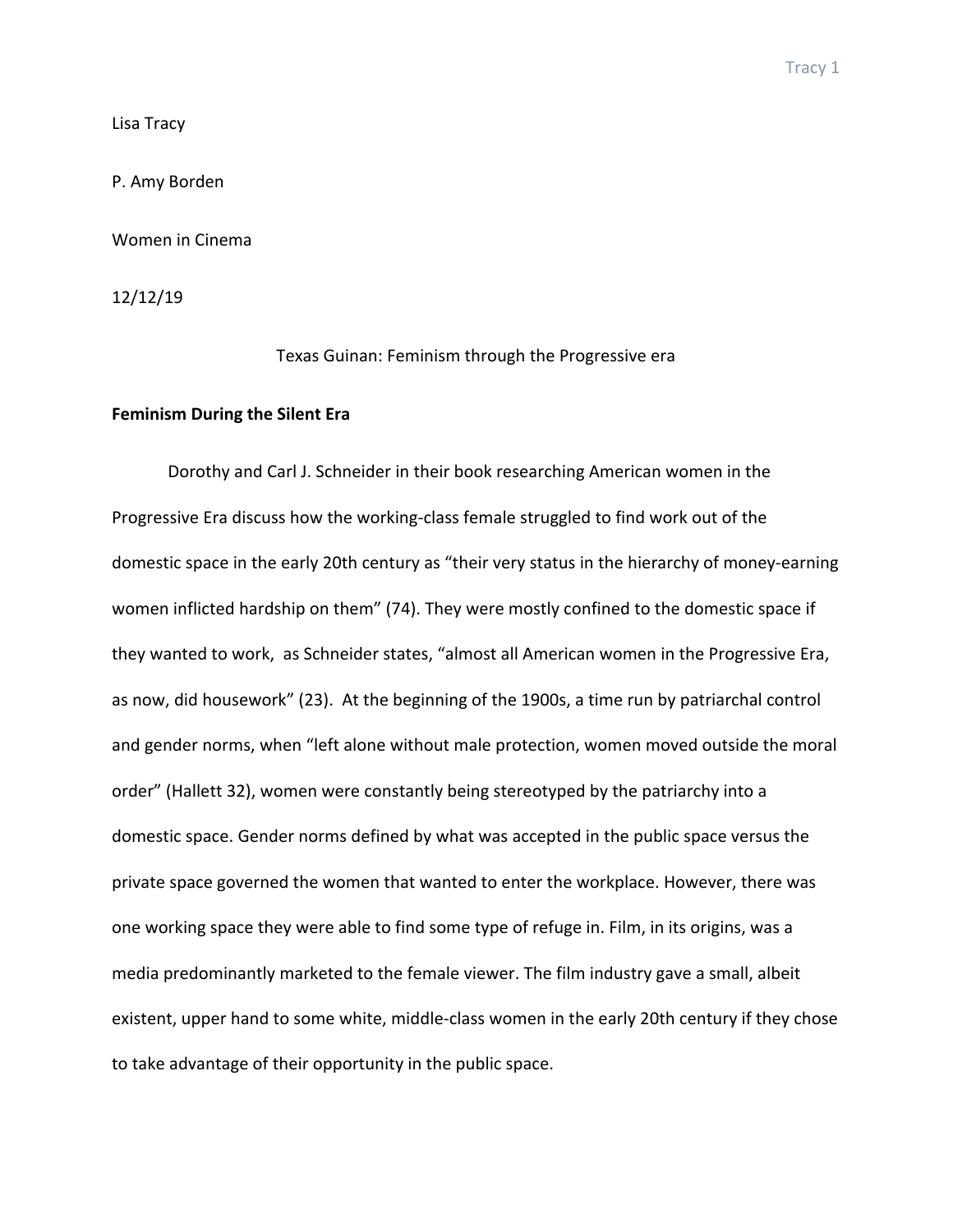Patriarchy is a social system where biologically born men dominantly hold power over women in most aspects of life, primarily in the public space. In it lays the policing ideologies of sexism and misogyny that in the modern age many take at face value as the naïve conception that misogyny should be understood as a hatred of women, but that doesn't truly represent the strength and power of true misogyny and, therefore, patriarchy. Philosopher Kate Manne argues, "[The naïve conception of misogyny] becomes a matter of psychological ill health, or perhaps irrationality, rather than a systematic facet of social power relations and a predictable manifestation of the ideology that governs them: patriarchy" (15-16). The deeper conception of misogyny and therefore patriarchy doesn't fully represent irrationality, instead the patriarchy stands as a normative system that governs women using naturally given social power to give worth. Misogynists who see themselves as above women (whether unconsciously or not) aren't of psychological ill health, but instead are applying the patriarchal systematic advantage they are given as birthright. The woman then, is the victim of the patriarchy primarily because she's seen as a different (weaker) sex and because of this is subjugated to be denied jobs, personas, and even ways of thought that represent social, masculine, power.

In the early  $20<sup>th</sup>$  century results of the patriarchy can be seen throughout the entire social world: women struggling for the vote, being denied work, and overall being forced into a confined domestic image. But in certain spaces, most particularly in a study of Texas Guinan, the entertainment industry, many women were able to defy these stereotypes by performing. Something that allowed them to express their own voices through their fight for feminism on screen or stage. Feminism in modern times is a term that speaks for the rights and equality of women, but in the early 20<sup>th</sup> century the term had a different meaning; Film scholar Hillary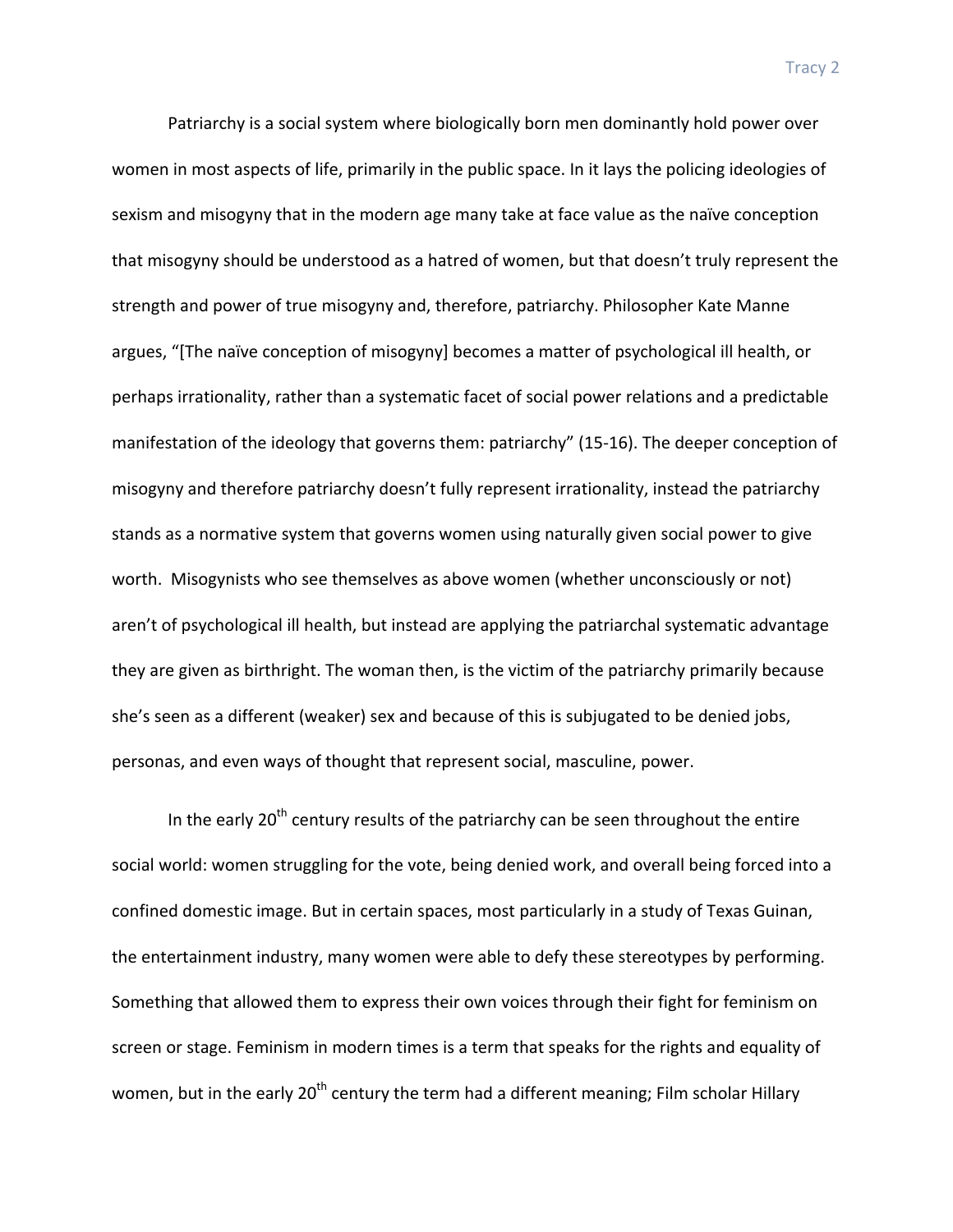Hallett's study of women in 1920s Hollywood argues, "Feminism throughout the silent era was overall a 'concept signaling a radical reeinvisioning of women's place within society" (91). Moving to overcome the systematic patriarchy, woman took steps to move from the private space they were being stereotyped into, to the public space of the man-driven working world. Feminism then spoke for the continuously changing image of the liberated woman, the steps that women were making to slowly change how the perceived themselves in a public sphere, all constructed and represented by the working women of the entertainment industry. By tracking her career as an entertainer, the publicity she received because of it, and the star image crafted from both, I'll be analyzing how silent film actress and New York night club hostess, Texas Guinan, followed these stages that feminism took in the Progressive era.

# **Steps Away from The Domesticated Phase; The Extra Girl**

"Mary Louise [Guinan], was a crossbreed of a strict upbringing and frontier ingenuity" (Berliner 11). Guinan, according to Louise Berliner's biography, grew up an Irish immigrant in the small town of Waco, Texas as a Roman Catholic schoolgirl. However, Berliner saw her as unhappy with this lifestyle as she was known to play pranks on the townspeople as well as her superior nuns and romped around her hometown developing a small liking for tomboy imagined antics. "She had a wild imagination and wanted to be a heroine" (Berliner, 19), dreaming of a life away from her current Catholic home life. Because of this, by the time she was 25 in 1909 she had moved out of Texas and was already a vaudeville actress appearing in the New York papers. Her first break starring in *The Gay Musician* (1909) saw her being described on more than one occasion as a "young prima donna", quickly and successfully entering the public eye albeit on a smaller scale. Guinan made her living as a vaudeville toe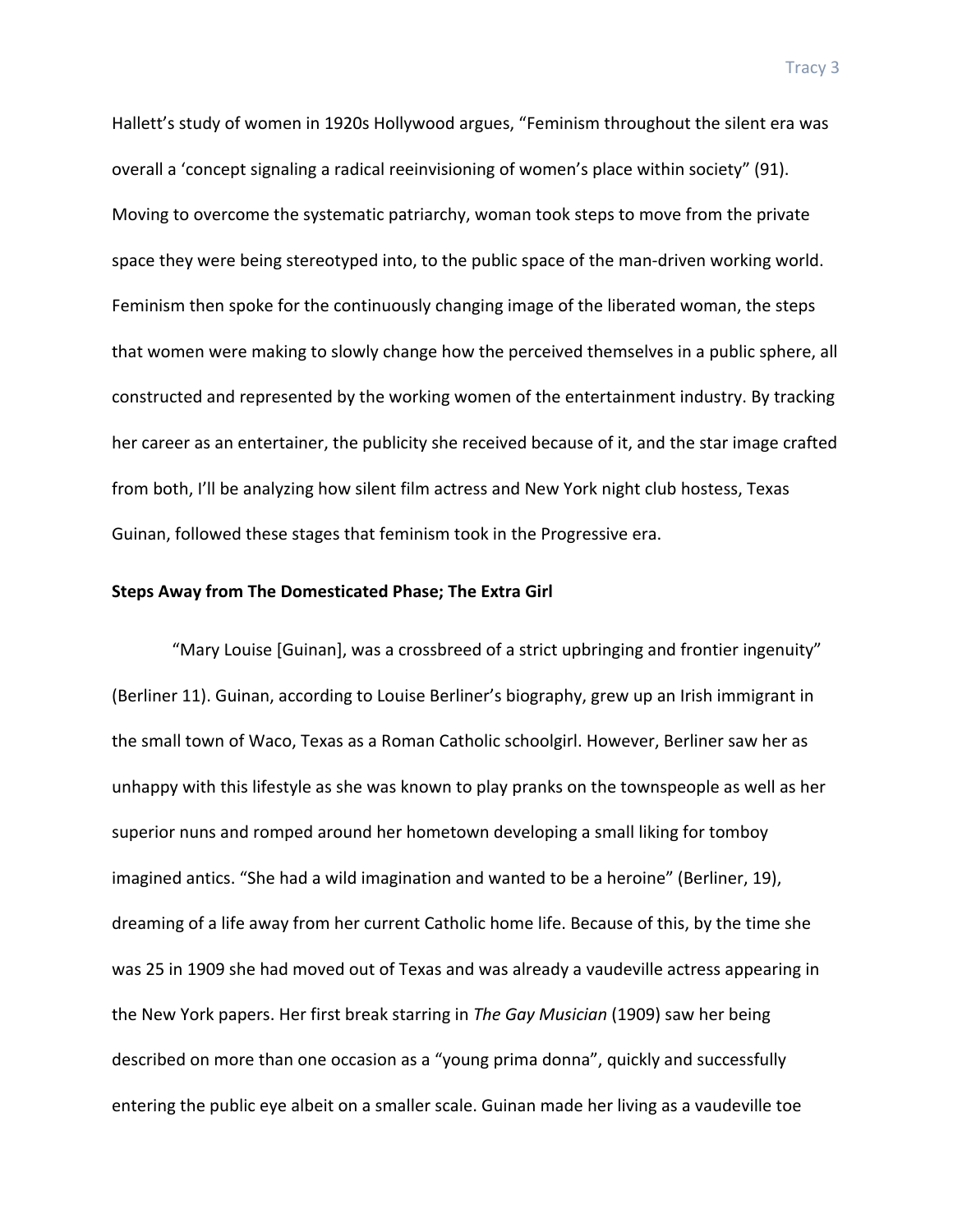dancer and singing comedian from 1909 up until 1917 where she then, as the headlines put it, "Deserted Stage for Studio", going from New York to the west; Hollywood. Doing this, she fled not only to a female dominated working space, but also to a place that was quickly progressing its feminine norms because of said fact. Her beginnings as a New York actress cleared an obsolete path for her to easily enter and progress quickly in this "field of commercial entertainment" that "had already promised so-called stage-struck girls a unique avenue to individual success" (Hallett 15).

These stage struck girls, or extra girls, as Hilary Hallett puts it, wanted in on this new field of entertainment for the simple reason that women already in experienced Hollywood were urging them to take the golden opportunity. According to Hallett, prolific actresses and female writers and directors like Mary Pickford were giving women the chance for a career in the superior field of film acting that was an easy-in to the working world for women during the Progression era: "film plays offered greater artistic, financial, and personal rewards, thereby providing the best opportunity for ambitious working girls" (Hallett 53). Encouraged by writers like Louella Parsons, extra girls read and intently learned from her articles like *How to Become a Movie Actress.* In these pieces she advocated women to enter the current world of the man's working space with antics and attributes described as manly. While also being confidant in their appearance, she wanted them to be assertive and aggressive in gaining directors, studios, and the public eye. Pickford was describing this new change in the female's place in society as the "woman's woman" (Hallett 70); basically, seen by her as a girl who earns her own living. In order to be this 'masculine'-valued woman's woman, all these extra girls had to do was enter the world of the working through the entertainment industry, successfully making a new step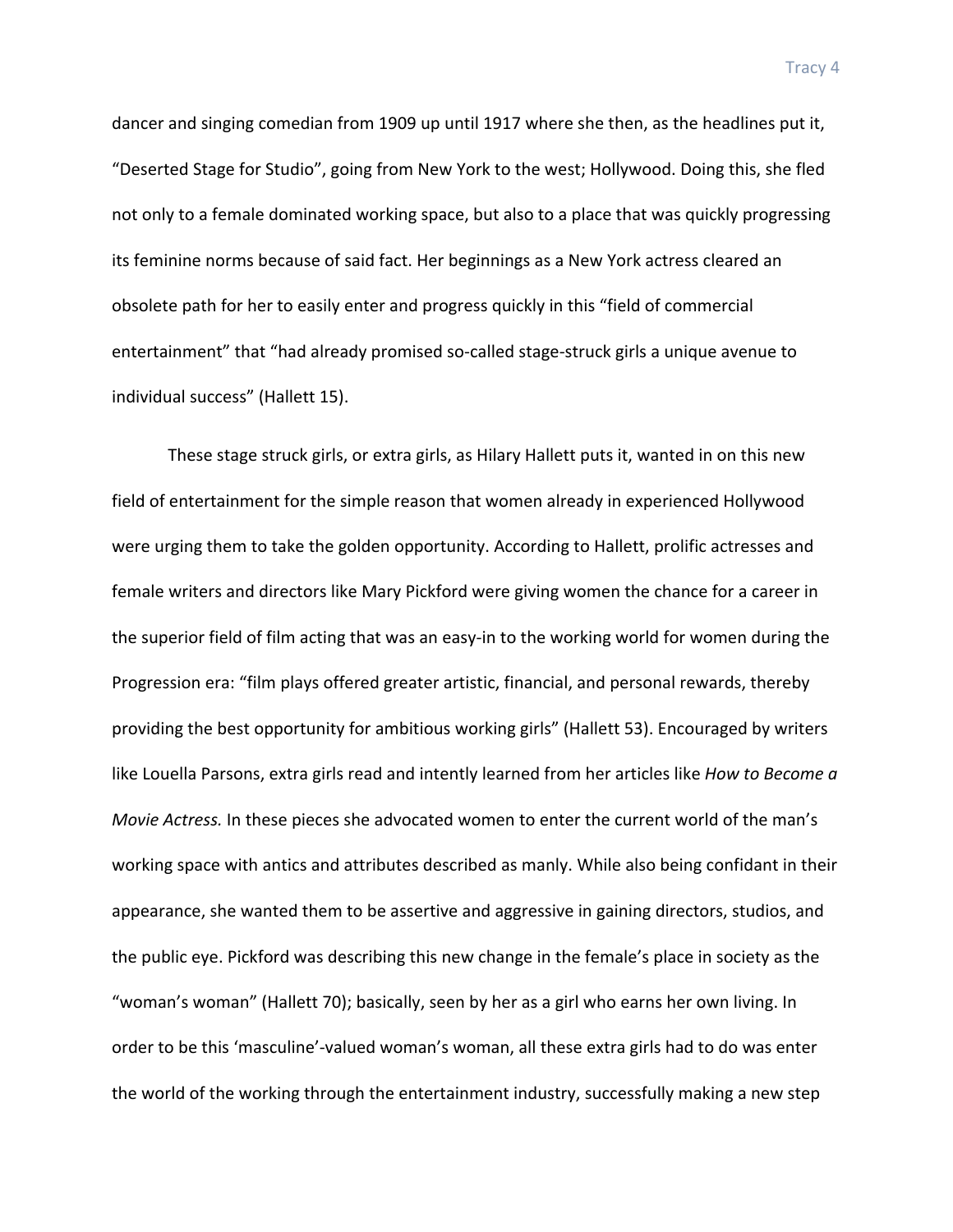towards feminism. Texas Guinan herself wasn't inherently an extra girl as she had already entered the star world through vaudeville before her moving to Hollywood, but her journey into vaudeville itself paralleled the trajectory of an extra girl. Berliner mentions in her childhood, Texas loved to read books of heroic adventures and she herself wanted to emulate those protagonists she read about. Her drive to be a heroine brought her out of her rural origins to the urban man's world of New York and Hollywood. Guinan and these extra girls individually escaped their domestic oriented origins, urged by the already successful women of Hollywood, marked a stage of feminism that brought girls out of the domestic space and into the public, primarily, working space.

#### **Gender Norms Broken; The Tomboy**

This new calling to the west was backed not just by the call of feminism (work), but by the west itself, its rugged image and beautiful rural landscapes. With Theodore Roosevelt in office promoting the importance of surviving life in the rural West to uphold the American values of the nation's potency as a masculine figure (Hallett 7), Hollywood was the mirror to reflect and enhance this. The women in film began boasting an all new persona in the imagery of the "cross-dressing cowboy girl," as Laura Horak terms it, and the actions of the serial queen by stepping away from the Victorianist view of femininity while at the same time adhering to the new virile standard (citation). To show off a new popularized genre of female heroism, onscreen girls donned 'feminized' men's-style dress and performed great active feats. This new relationship between the actress' feminism and her role is a give and take one however, as setting up these talented women in a masculinized image led to a more conservative outcome of non-feminism that could read as women only being able to do these feats when styled as

Tracy 5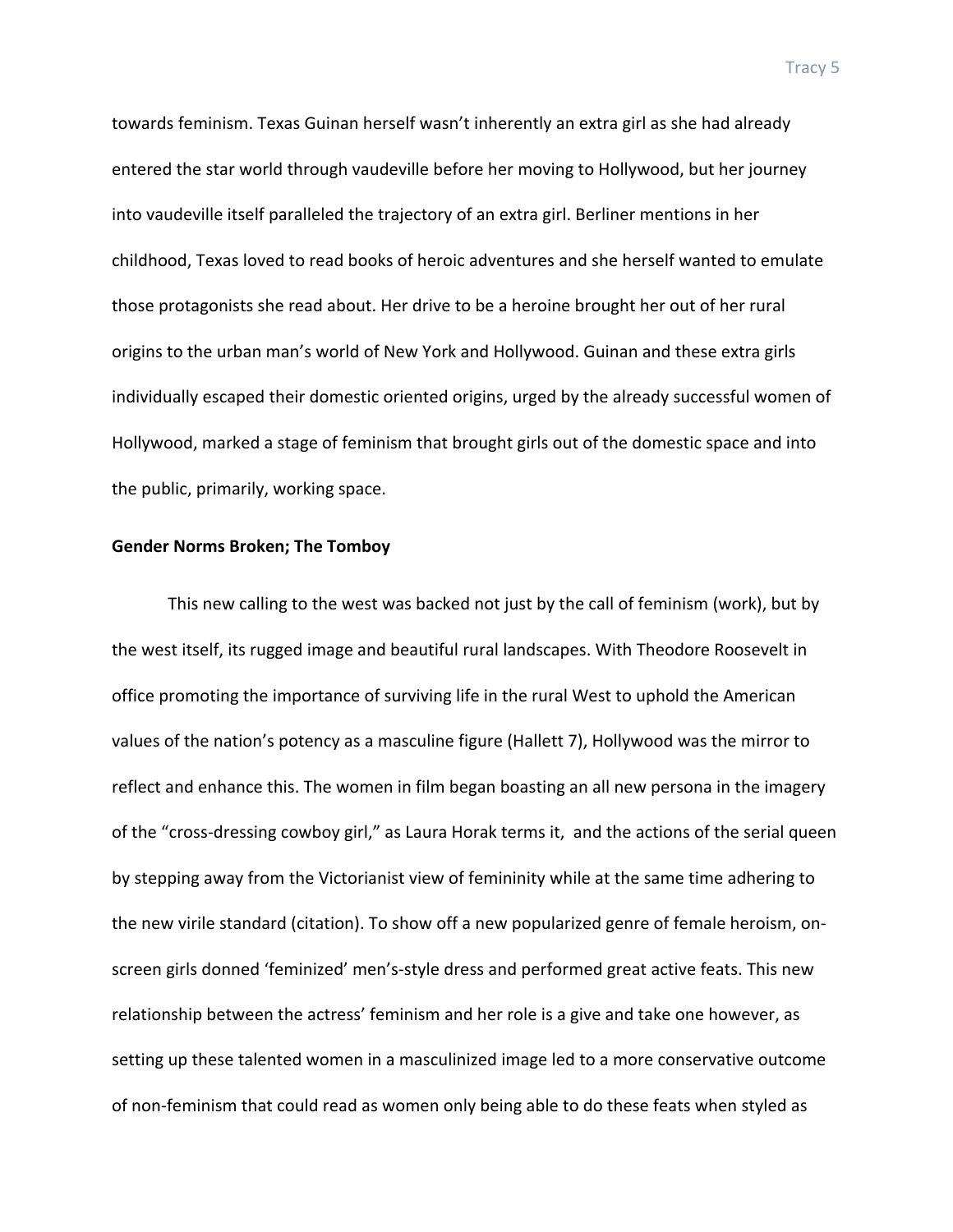'becoming men'. Or that these women are only set up to be unfeminine so they can inherently be 'tamed' by a man. While at the same time that these views are inducing patriarchal norms, the imagery and ability for a woman to be shown on the popular screen as an inherently unfeminine icon also could be viewed as a step toward a new reimaging of women, a new feminism essentially, and a step away from the stereotypically domesticated womanly lady.

This new image of "strengthened" femininity moved to break away from the gender norms of the time. The hallmark masculinity normally reserved for western heroes like William "Buffalo Bill" Cody, was adopted by female stars. Guinan herself was quoted various times as a female Bill Hart. Recounted from a 1920 *Photoplay* remark Hallett quotes, "What the expansion of the West and the great organization of industry opened up to many a young man, the motion picture spread before such young girls as were alert enough, and husky enough, and apt enough to take advantage of it" (Hallett 67). For women, this calling of the frontier and ability to now showcase themselves in the public eye as something different than the systematic gender norm was a step that took inherently unfeminine masculinity to achieve. Public allowance to embrace their tomboyness revealed a new masculine femininity that separated a woman from a stereotype in front of, as well as behind, the screen.

Texas Guinan came to the west already a "favorite of the public", one magazine wrote, through her comedic vaudeville career and got picked up fairly quickly by the Triangle Productions Studio. Here she starred in her first film, a Western called *The Gunwoman* in 1918. In it she played a sultry and assertive bar owner titled as the 'Tigress'. She soon breaks character, falling in love with a mysterious, new cowboy in town, quickly abandoning her Tigress origins, dawning more domestic dress and hanging off his shoulder doing everything he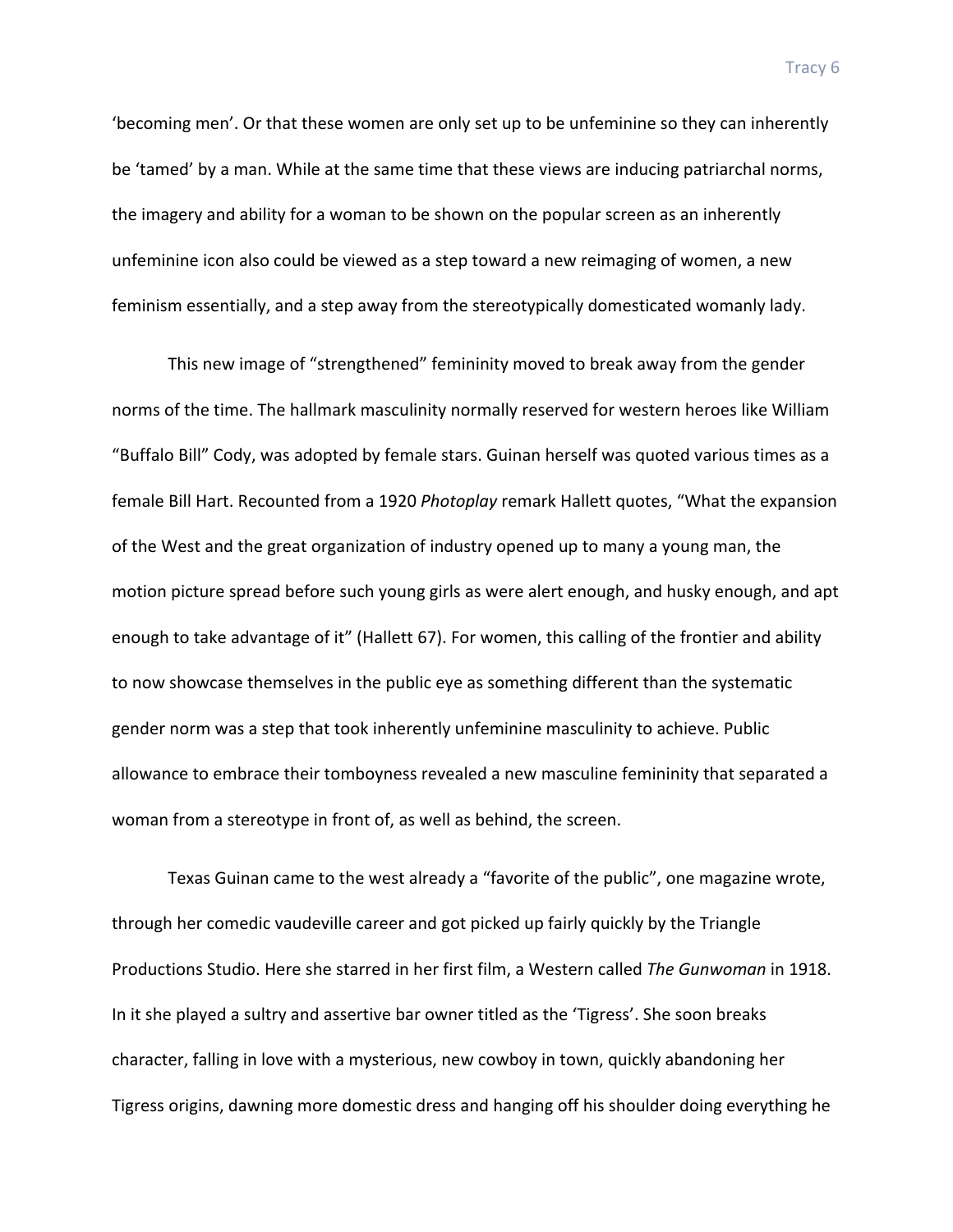says, including giving him money to buy a house for them. Guinan's character's sudden naïve domesticity here is marked by her grounding love for a man as it completely changes not simply her image, but her performance into something much more exaggerated falling into the imagery of a played up 'clinging vine' similar to Latrice Joy with her dressed up femininity in The *Clinging Vine,* 1926 *(Horak 140).* Even the *Motion Picture News* magazine states "Miss Guinan is not the cringing clinging-ivy type of woman. Such a type would make her appear her miscast." (Nov-Dec 1921, 2598). This is a style of acting that seems to continue in Guinan's portrayals of the individualist cowgirl verses the girl in love. Marking something that might propose an affinity for the tomboy over the feminine. The portrayals of tomboy and mannish feat are much more naturalistic for Guinan as an actress. Most of Guinan's feats of daredevilry (shooting guns, riding horses), made for an on-screen female appearance that was distinctly unfeminine, yet enthralling to watch, breaking (acting-wise) from the patriarchal norm of femininity as the natural for women.

After coming back from 'finding and buying their house', the cowboy reveals to the Tigress, he instead started his own dance hall across town, refusing his promise of marriage. The Tigress then pulls her gun on him in a rage but, for love, lets him go, giving him a month to pay her back. A month later she enters his bar asking for the cash, he refuses and she proceeds to shoot the oil lights in his bar with pinpoint accuracy, demonstrating her skill as a gunwoman while at the same time marking her revenge as the place begins burning down and she shoots her former lover dead. *The Gunwoman* introduces Guinan's character as a working woman but has her resort to naivety after falling in love. The domestic, marital life in this case, can be read as a more heteronormative place for women to be but, also one that holds them back from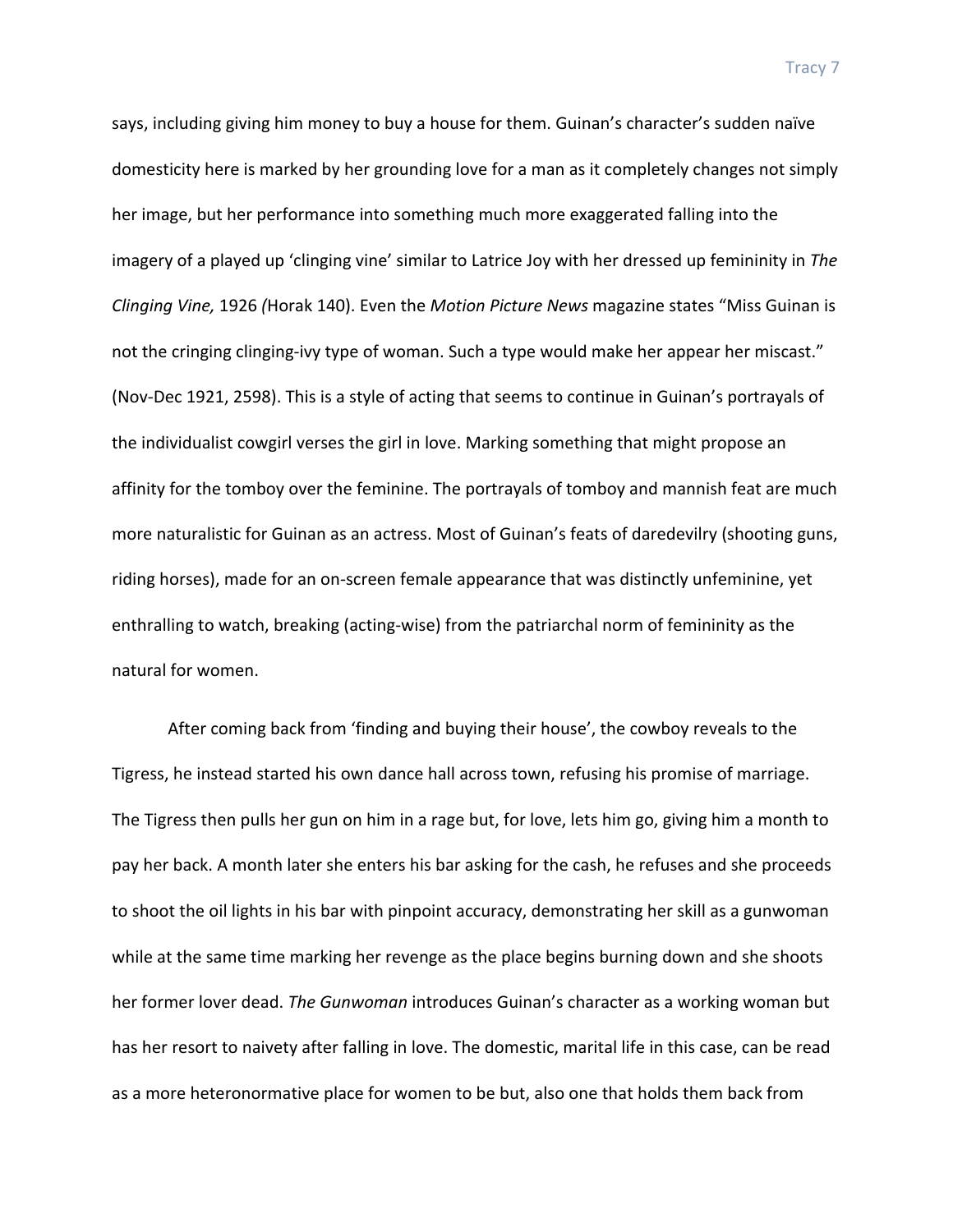embracing more masculine aggressive tendencies. The Tigress rides outside to escape her certain death and meets the Sherriff who had been pining after her while the cowboy was gone. He professes his love to her, but she refuses him with an intertitle saying, "I do love you as friend, but my heart's back there", alluding to the cowboy she just murdered. The film ends with her riding off completely alone with the black burning fire smoke as a background. Here we see one of the few instances that a heteronormative ending wasn't instilled in Guinan's films (as well as the entirety of the cowgirl phase in cinema). Although in many, she plays a Westward raised tomboy cowgirl who has mastered the skills of riding, shooting, and even crossdressing (*The Moonshine Feud,* 1920), she usually either preforms a great task to get the man (*The Stampede,* 1921) or saves someone, possibly the man himself, and wins over the man (*The Girl of the Rancho, 1919*). Laura Horak describes how the typical cowboy girl film "displays" characteristics typical of the cross-dressed chase: a young woman steps in for an incapacitated man, navigates a series of outdoor spaces faster than any men who pursue her, and shows off her riding skills" (Horak 61). *The Gunwoman* is alike in the way that she performs virile feats for a man but differs as she is preforming these feats against him, ending the film the way it began, she stands alone as she has proven herself to be an assertive woman, completely breaking from the normative romance that classified early melodramatic cinema.

*The Gunwoman* was merely the beginning of her four-year long venture as a gun-toting cowgirl on screen, but it marks the value, themes, and the new wave of feminism that all of her cowgirl films seem to reflect. In a 1919 *Film Fun* magazine writer, H.R, has a less than enthusiastic review of Guinan's gun wielding persona, "but it is to be hoped the screen doesn't become congested with more [performances] like [Guinan's]. Disporting herself frolicsomely in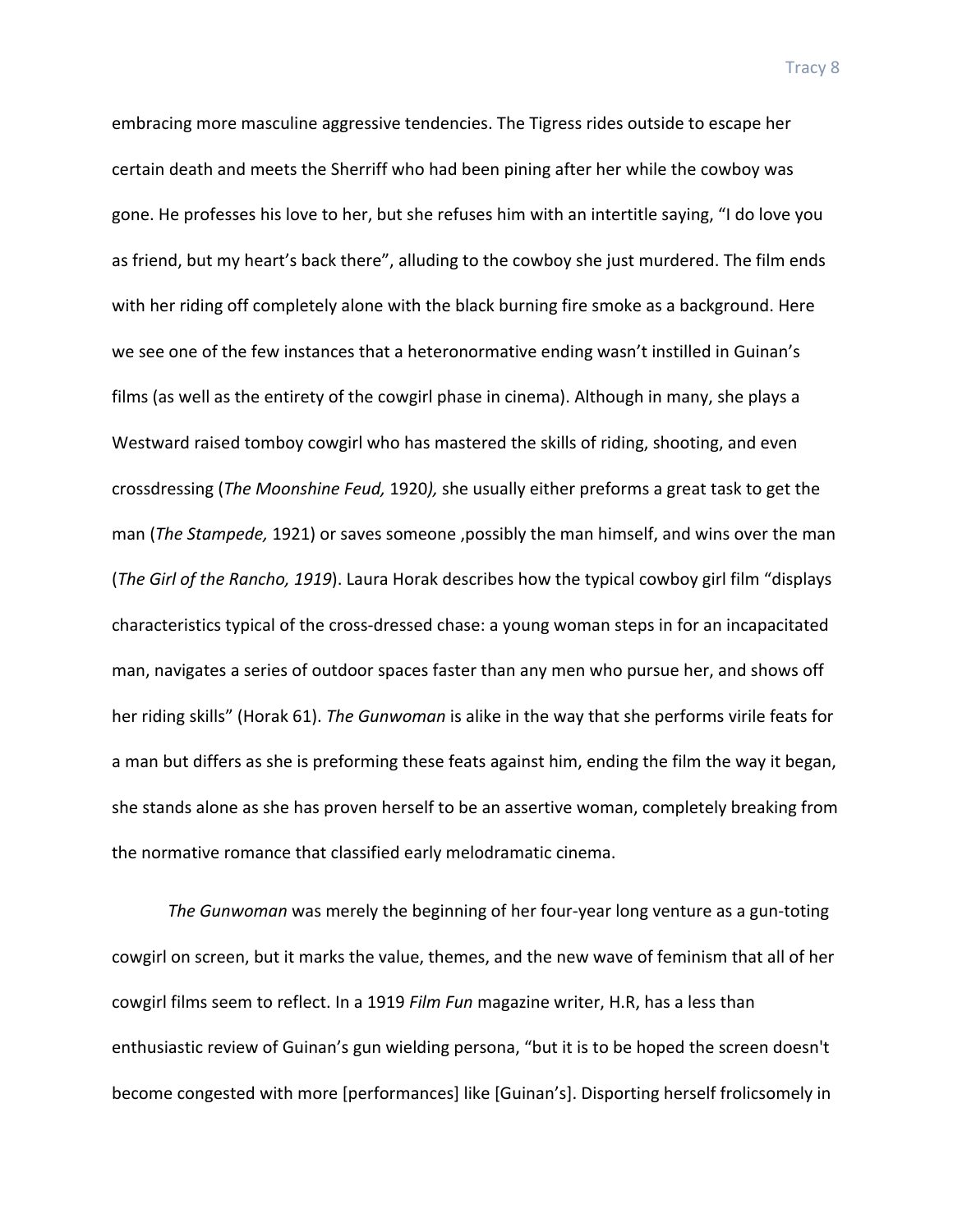trousers, she presents a hybrid phenomenon without feminine charms or masculine beauty" (*Film Fun*, Dec-Jan 1919, 17). This is one of the only negative responses to Guinan as a trouserdonned cowgirl I found, for the most part writers in these 1918-1921 magazines hailed her performances. A 1918 *Photoplay* page laments the last time Guinan came to visit. Completely enamored by Guinan the writer, Delight Evans, gushes over her by claiming Guinan has never been done before, stated "[Guinan's] going back to California - Where she'll do some more Gun-woman. She's going to be the Gun Woman of the movies – Come to think of it, we do need a Gun-woman." (Apr-Sep 1918, 217). With these two reviews we see a cross between the acceptance of the tomboy character and the resistance to the non-feminine charms of the tomboy. The nationalist love of the rural and the resulting emergence of the cowgirl, crossdressing girl, and serial queen again marks a new change in the image inhabited by women. Female stars, like Guinan, chasing the boyish adventures of the frontier began crossing, through the working space, into a reimagining of (or a resistance towards) what can be classified as feminine. 

#### **The Star Persona**

By asserting themselves as new women with a new place and image behind the screen, many of these female stars also spawned individual star images off screen that further boosted their appearances, popularity, as well as possibly their credibility on screen. Guinan did grow up more tomboy than not, but her screen persona as a rough and tough cowgirl was practically a great exaggeration of her actual childhood in Texas. She, whether because of her already great love for rambling (*Photoplay*, Apr-Sep 1918, 217) or because of her awareness of the love she was receiving for these roles, began to boast publicly of a childhood and current lifestyle that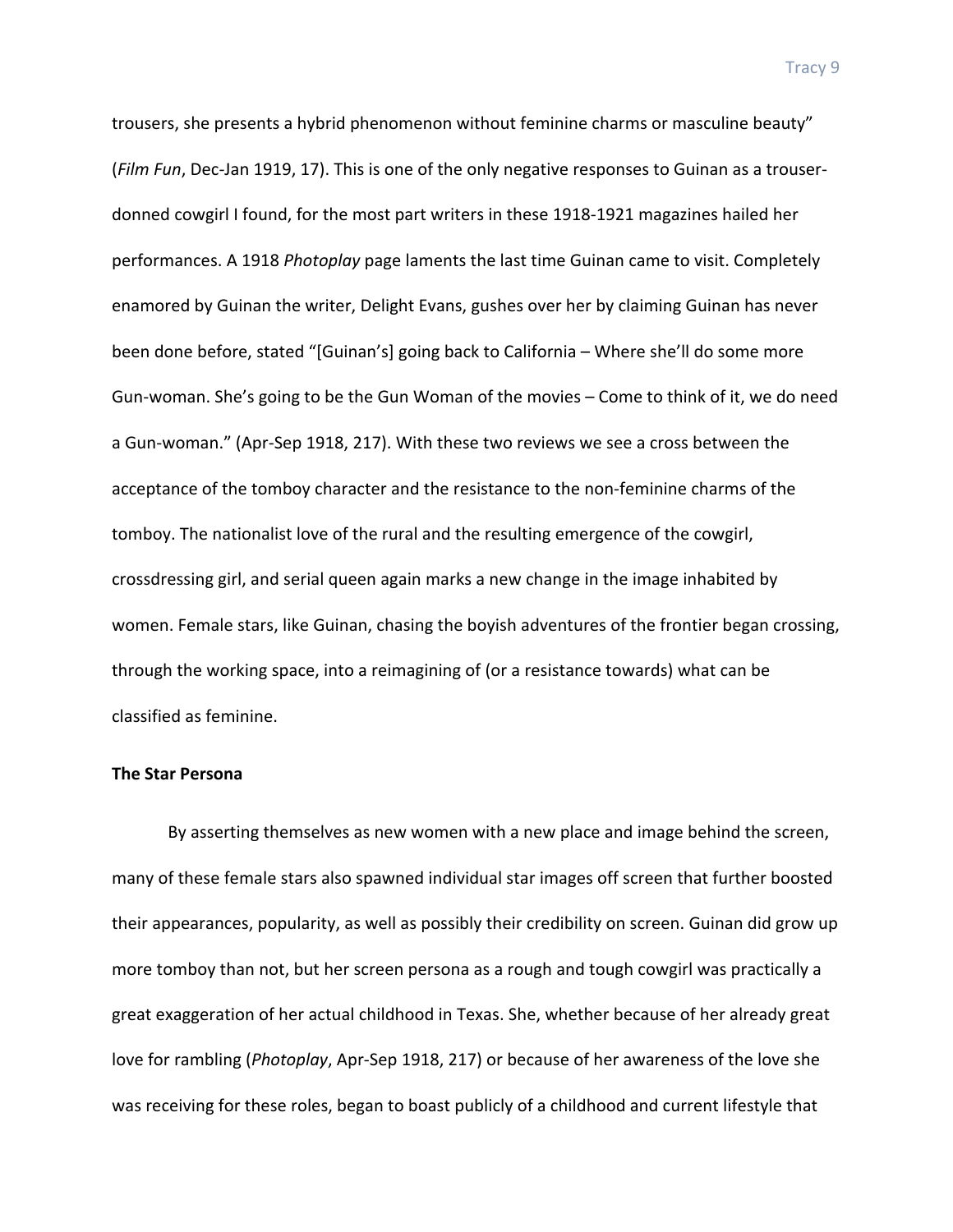much more aligned with her on-screen persona than the documented truths of her reality. The American public wanted to see truths in actresses' performances, they wanted to link Guinan's constant tomboy portrayals to a reason behind them, and Guinan seemingly knew how to play to the public as she successfully reimagined her childhood as a real life Western.

The new landscape Guinan was inhabiting was one that could easily poke and prod her public image as, much like all female stars at the time, she was vulnerable to the public's perceptions of her and how her film company was selling her. She, however, seemingly rolled along with both, creating a star image that was finely sculpted by all three mediums and widely accepted by the public. Louise Berliner, in her extensive research on Guinan and her authenticity went in hoping to discover full truths in Guinan's childhood claims "But I often found what looked more like part-facts, or accounts built around one or two verifiable truths and many dubious details" (19). One magazine recounts confidently, while promoting her Western two-reelers, that Texas Guinan "was born on a ranch fifteen miles from Waco, Texas, and spent her childhood in that vicinity, during which time she mastered the lariat, the holster and the saddle, and at the age of sixteen won contests in rough riding, rifle shooting, and revolver shooting at state fairs and rodeos" (Moving Picture World, March 1919, 1694). Her living in Waco was truth but she lived in the town in a house rather than fifteen miles away on a ranch. She was also known to be a tough girl, but as Berliner mentioned, lies were found in these truths; the reimagining of her past wasn't entirely baseless, but still exaggerated, fitting the publics need for a virile, nationalistic 'backstory'. No accounts can back up her being able to shoot a revolver by sixteen, but one story she fed shows falsehoods in claims like this. She boasted she'd ran off with Hank Miller's 101 Ranch Wild West show in 1906. Although she may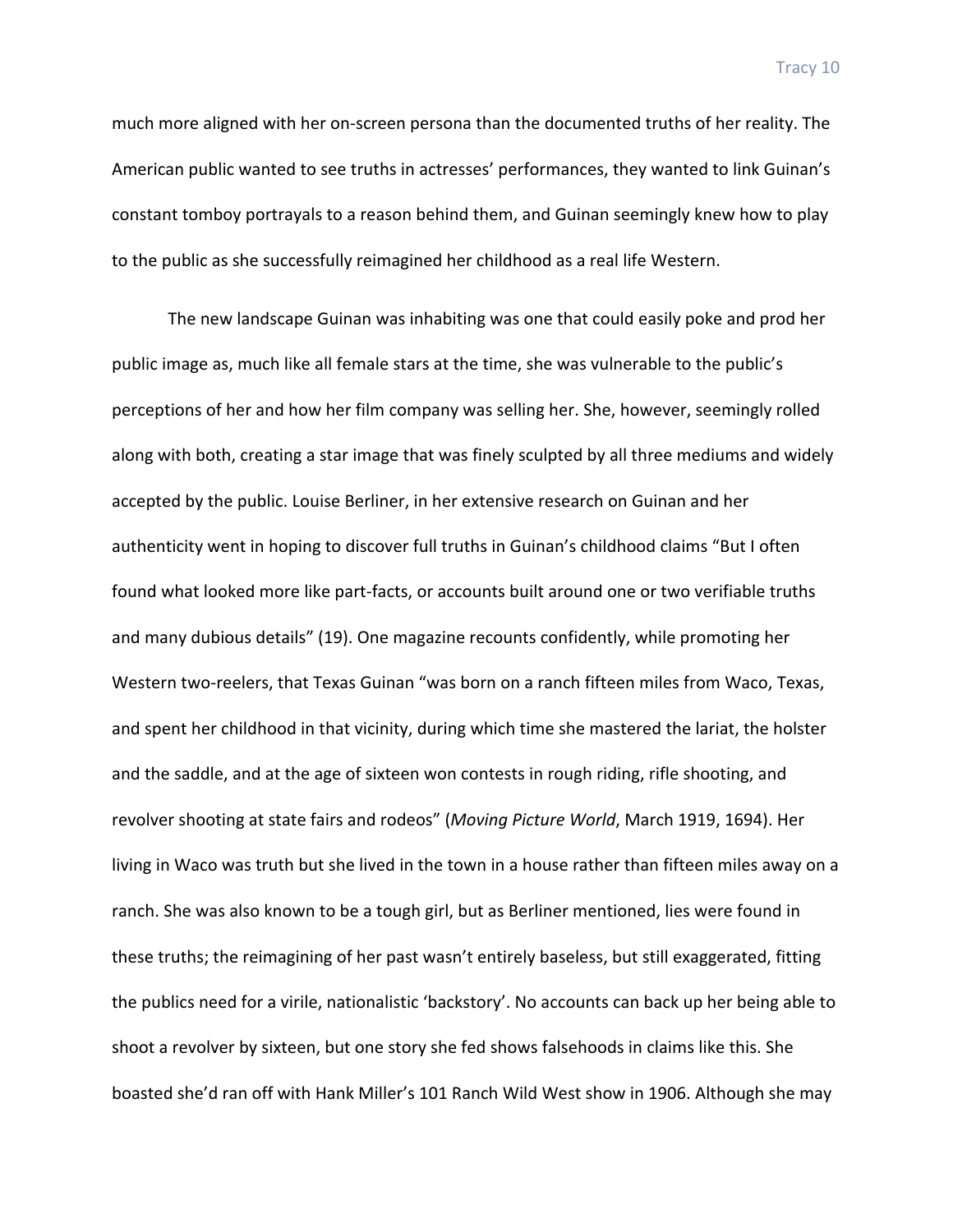have rode in Rodeos (owning her first horse at 11), Berliner's research shows Hank Miller didn't exist, nor did the 101 Ranch Wild West show, at least not until 8 years after her claim.

Clouded in slight truths, these falsehoods seemed to be believable enough to her fans as she would continue telling tales similar well into her following career as a New York City hostess and they seemingly gained her popularity as an inherently unfeminine female during the new image change of feminism. "Serials featured young women, who's western toughness and virility shaped their allure with both sexes" (Hallett 57). These on-screen roles shaped a new image of her broken from feminine norms that boosted her popularity with forward thinking women and nationalistic, virility-favored men, so, through the public, the production, and herself, her star persona began bleeding into her 'real' life. She, herself, clearly held a hand in the making of her image as a star, something that could be vaguely seen in her performances as well. As "Dyer argues that even while stars have a 'real' individual 'existence' in the world," they navigate between that reality and their stardom" (Chávez 523), the idea that one can see the actors true self in their performance isn't far off, but is hard to legitimately identify.

On comedic actress Marie Dressler, Victoria Sturtevant writes "The singularity of her body and performance style influenced the narrative and generic qualities of her films" (14). In the same way that Dressler brought herself into her films through her smart improv and her unique appearance, Texas Guinan was a performer that was clearly one of the 'voices' participating in the making and distributing of her on-screen appearance and in turn her star image. She stands as a stouter, more strong- jawed female who had a leaning toward more cinematic displays of tomboyishness, than the normalized, generic actresses of the time who, through their performances, maintained a natural air of femininity. Meanwhile Guinan holds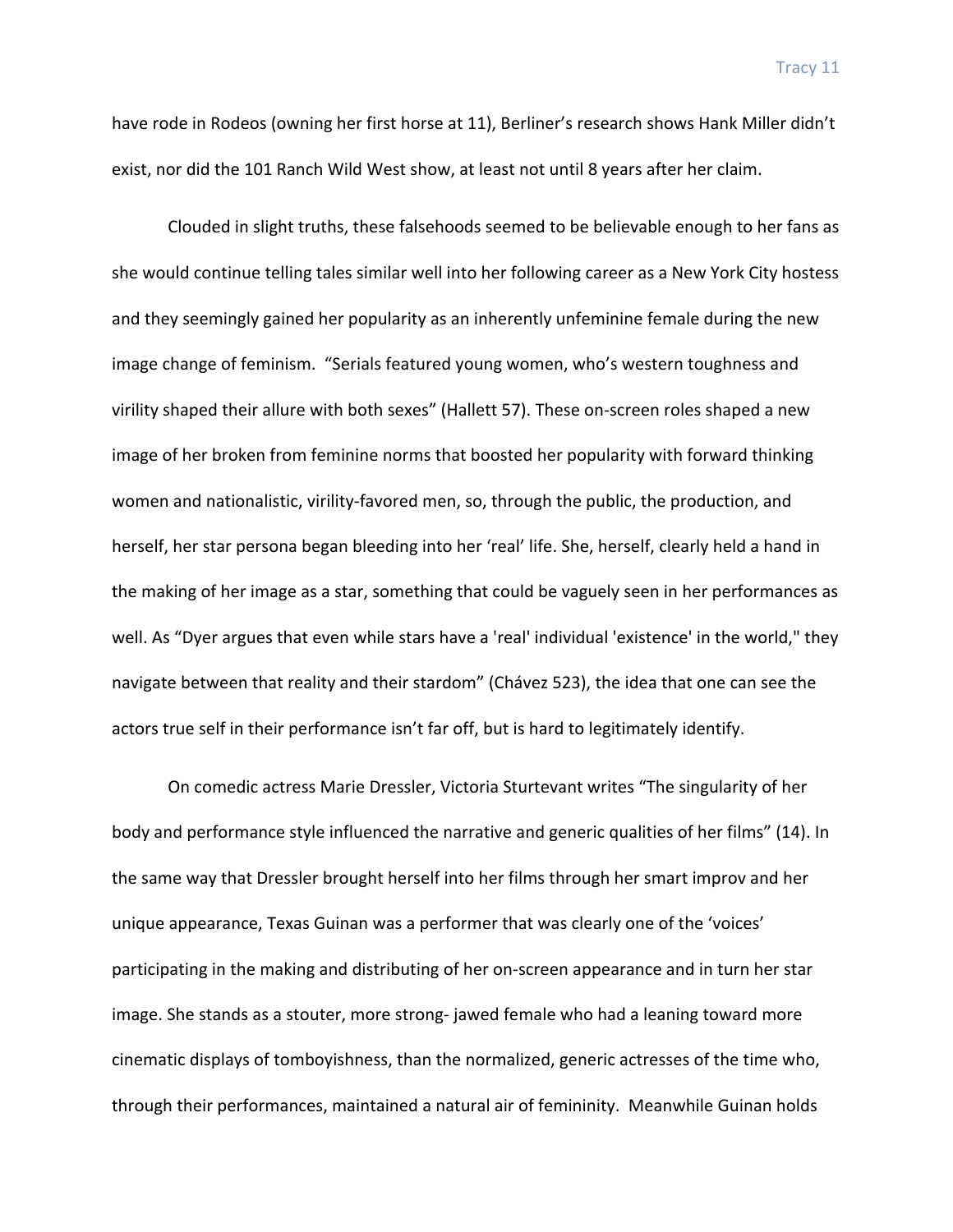this seemingly natural composition of tomboyishness that I can only suggest may be a bit of Guinan herself. The way she holds her body in relation to others on screen and on stage remains confidant, never overshadowed. The subtlety of not shying away is distinctly a display of femininity leaning toward the anti-patriarchal. Richard DeCordova argues, "One is no more than one expresses on film" as a definition "fairly accurate to the tautological existence of the picture personalities" (137); subtleties of truth will bleed through a performance as, no matter what character they play, the actor is still a themselves in some way. Whether she was simply an actress not as talented as her peers and her habitual, genuine self peeked through her performances or she distinctly chose to portray her tomboyish characters as a more comfortable position for her, she's essentially naturalistic when she stands as a tomboy. More comfortable than her portrayals of a maiden in love that continuously demonstrate the aforementioned overenthusiastic clinging vine display. Rather than stereotyping her seemingly natural stance as masculine or tomboyish, it's better to explain it as straying from the stereotype of Victorian femininity. The way her arms hang with weight, her black slouches, her sly smirks peeks through, and her clear comfort in trousers, these are displays classified as unfit for a well-mannered, well-kept woman in a man's world.

When comparing her acting performance to the few clips we have of her off the screen and instead on the stage as a hostess (another persona that will be discussed next) the naturalness in her character as a tomboy matches much more to her appearance as a hostess then her more feminine performances on the screen. Furthermore, a clip of her acting out her persona as a hostess in one of her few talkies, *Broadway Through a Keyhole* (1933) distinctly shows her, albeit glamorized, still holding a similarly powerful aura that has her continuing this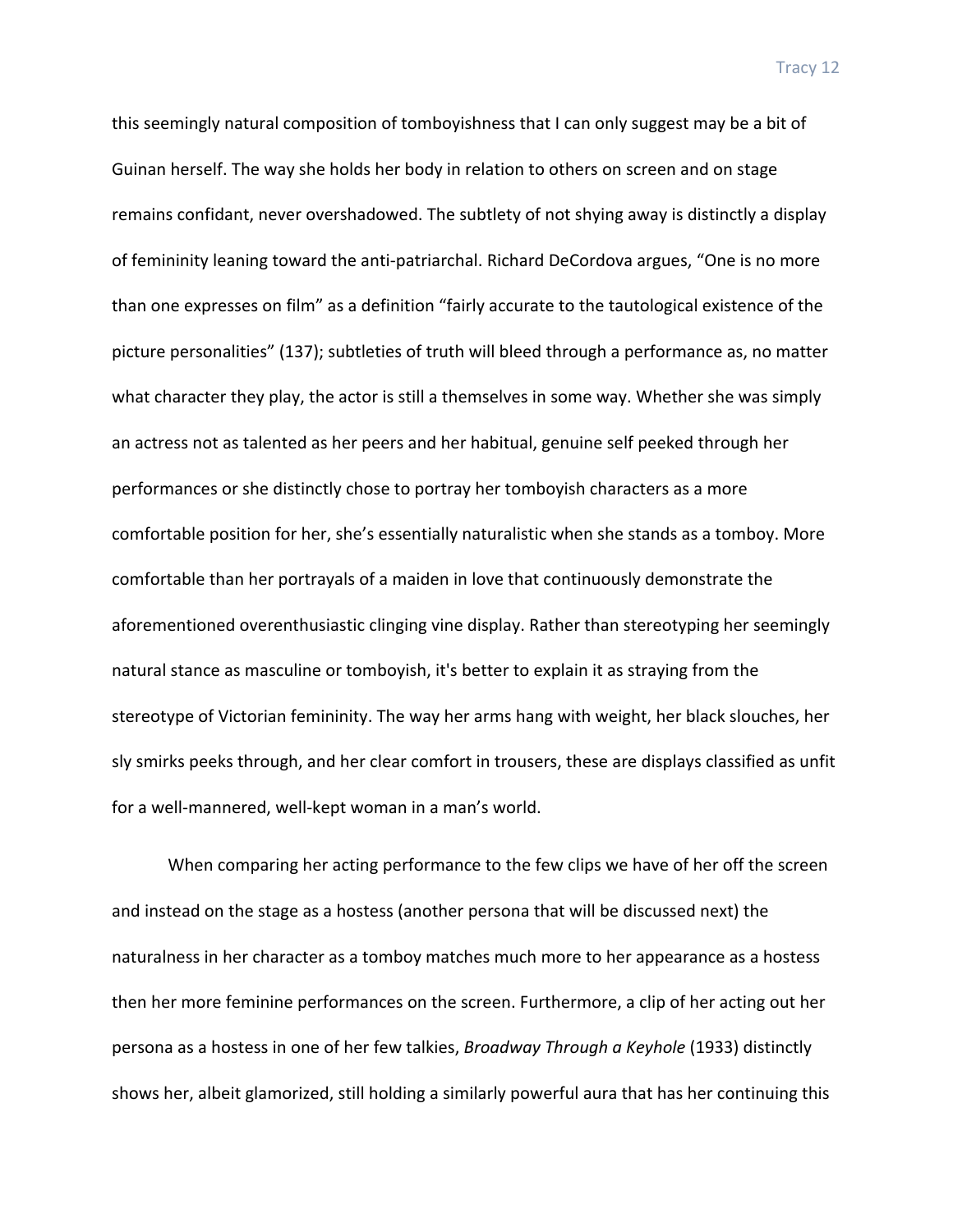way of act even dressed up in feathers and sequins. It greatly mirrors the actual footage surviving of her as a hostess in her many clubs. She stands on stage with authority, with strong jaw set belting out her announcements. These spaces of the frontier and the command of New York night life are ones that formerly would've been places for men; the rough and tough west was too dangerous for a girl. And the position of great power in a working space, a space that would be defined as sleazy not to mention illegal was a life seen as more sinful for a woman than a man. One can conclude from this that Guinan's more natural stance leaned more toward the inherently non feminine in spaces that were also distinctly unfeminine. Whether this was done by her knowingly to further invoke her boasted image as a cowgirl tomboy or simply the natural way she was born to stand, the way she more naturally held herself in seemingly more natural spaces for her (spaces primarily meant for men) was clearly a distinctly Guinan-crafted attribute. An attribute that greatly contributed to her star persona no doubt as magazines throughout her time in the limelight continued to praise her as a woman constantly "radiating good cheer as its her nature to do so" (Photoplay, Apr-Sep 1918, 325). She was loved not only for the tales she would tell, but the personable personality and image that went along with said tales, proving her a woman (maybe not intentionally but somehow) naturally in control of her image.

## **Glamorized Self-Reliance; The Flapper**

In 1921, still making her check as a cowgirl actress, Guinan began making bigger steps into a more independent frame of mind as a worker. A magazine section covering up and coming independent actors openly states her newest venture to her now grown fanbase; "Another independent company just be- ginning is the Texas Guinan company who expect to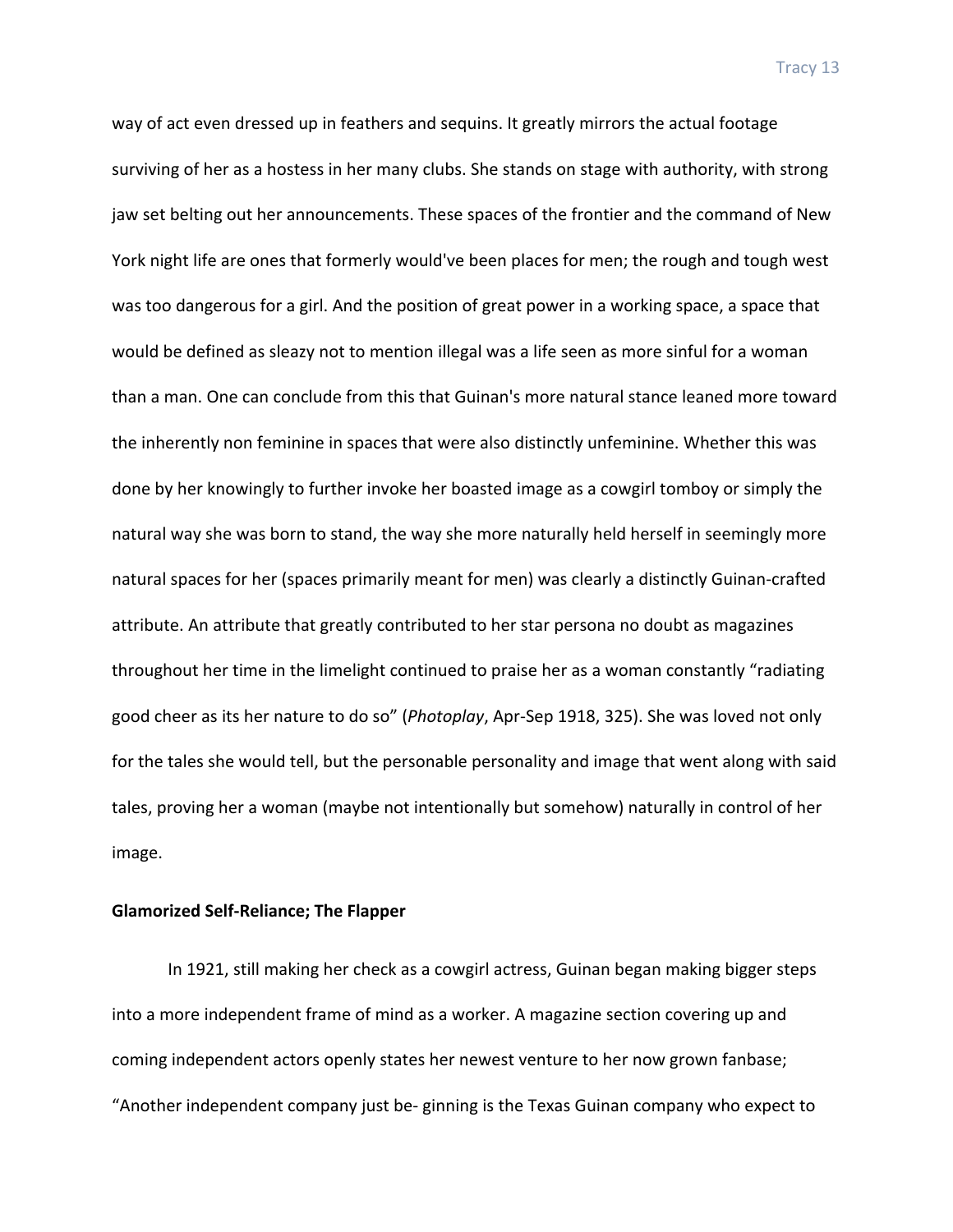film a series of twelve Westerns" (Exhibitor's Trade Review Sep-Nov 1921, 355). The films she produced with the Texas Guinan Company were all products of a series she signed on to make. They were received quite well by the public; one review for her film, *The Stampede* quotes it to be "as good as a Western picture can be made", claiming, "patrons went wild over it" (Exhibitors Herald Jul-Sep 1922, 604). This business venture, then, was a profitable one for her, but good things couldn't always last and her two-reeler series was never finished. The craze for actress-driven companies was quickly thwarted by their standing in "opposition to ever more vertically integrated studios" (Stamp 159) that, rather than allowing control for the individual female star, began controlling said stars. Author, Shelley Stamp, refers to this as the "remasculinization" of Hollywood, a "new brand of female influence rooted in the lure of youthful feminine glamour exuded by stars" (Stamp 159). Entering this new phase, woman had opposing views on the morality in commodifying themselves. Some saw it as a sexual revolution for the New Woman that elevated woman's place in the structure of the social space by opening up a new, more profitable workspace for basically any of them to take advantage of it. While others looked at it as a liberated act that scandalized the image of the woman, allowing the patriarchy to take advantage of their already vulnerable position in the workspace. Both views are legitimate stances that represented the changing views of women and in turn feminism at the time, but as Texas Guinan entered this space as a businesswoman, the former was the state of mind she was adopting, so the focus on this final part will analyze the flapper as a profitable and independent image of feminism.

The 1920s saw a reexamining of women's ideas about their place in the public space through the sexual sphere. With battles for woman's suffrage won, their cause for economic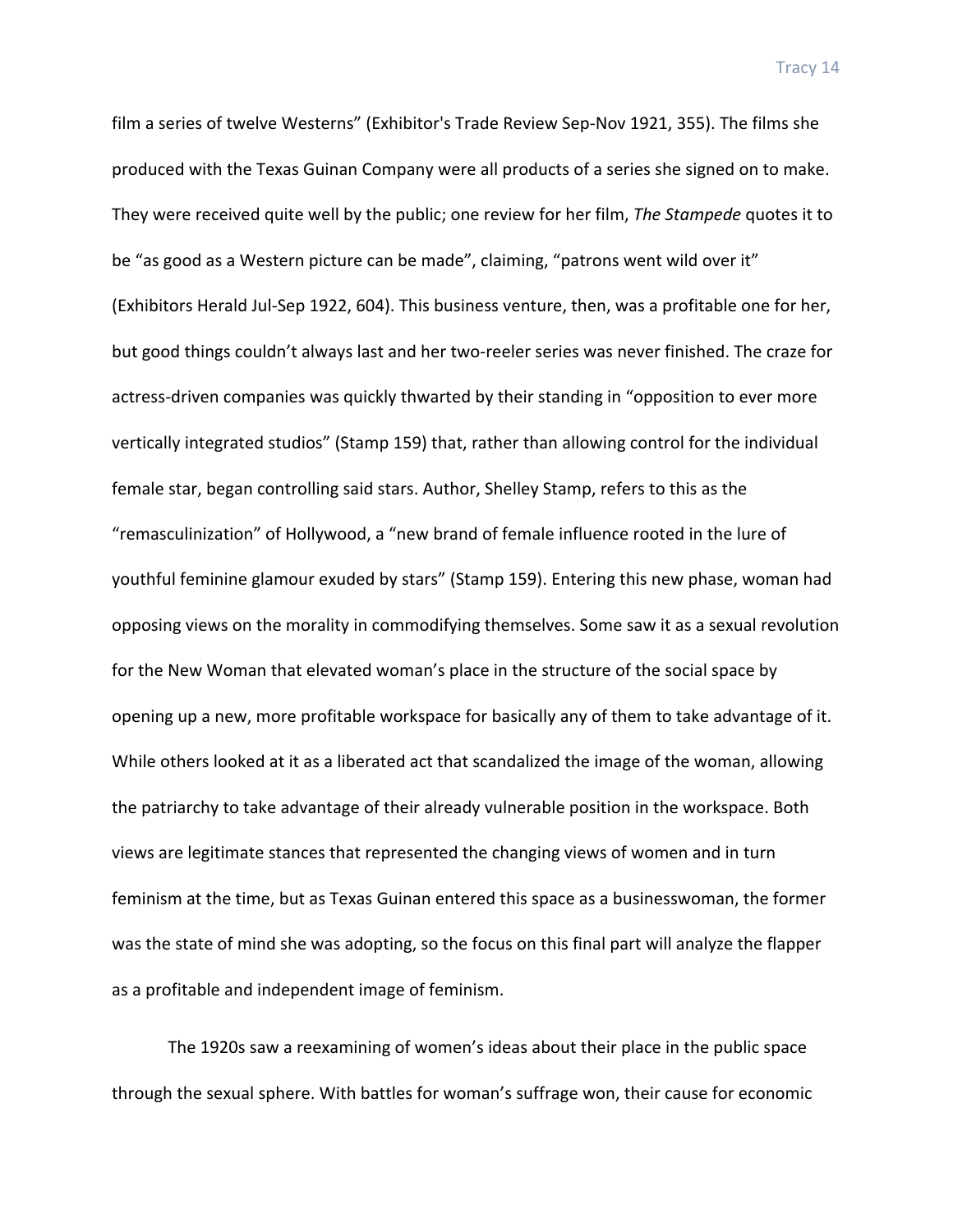and therein sexual independence were validated. Married women, mothers, working women, and single women, with their new political individualism, were learning what their place in the political sphere could do to enhance and maintain this female control. Through campaigns like the "voluntary motherhood campaign and the birth control campaign" Women in the Progressive era "insisted on control: control over whether or not to have sex with their husbands, control over whether or not to bear children – in short, control over their own bodies" (Schneider 159). They were advocating for further power over their sexual image in the social and domestic spaces. And one of the main ways to preach and flaunt this sought-after control was through the entertainment industry. With a grasp on their images as stars, swayed by the public and the industry, female actresses garnered a new, more sexual image, driven by the individuality and power given by control and money. Woman were making cash and in turn they were becoming the face of an industry, glamorized and done up in a new sensual phase of self-reliant feminism as the flapper. The flapper "defied the conservative strictures that still held sway over the vast majority of American women" (Orgeron 82). Guinan entered this phase not as an actress but as a businesswoman, to be more precise, as a successful New York city night club underground speakeasy hostess.

Guinan made her move quickly and by the time she quit film in 1921, by 1924 she had taken advantage of her renown and found her place in the world of New York city as a celebrity. During this time of Prohibition, through her cunning capabilities as an entertainer, Guinan had started her own club, the Texas Guinan 300 club, a career that kept her successfully in the working place for the rest of her life. Part of a reel called *Story of the Year 1929* states, "If Jimmy Walker runs the city by day, Texas Guinan surely runs it by night writes one reporter. At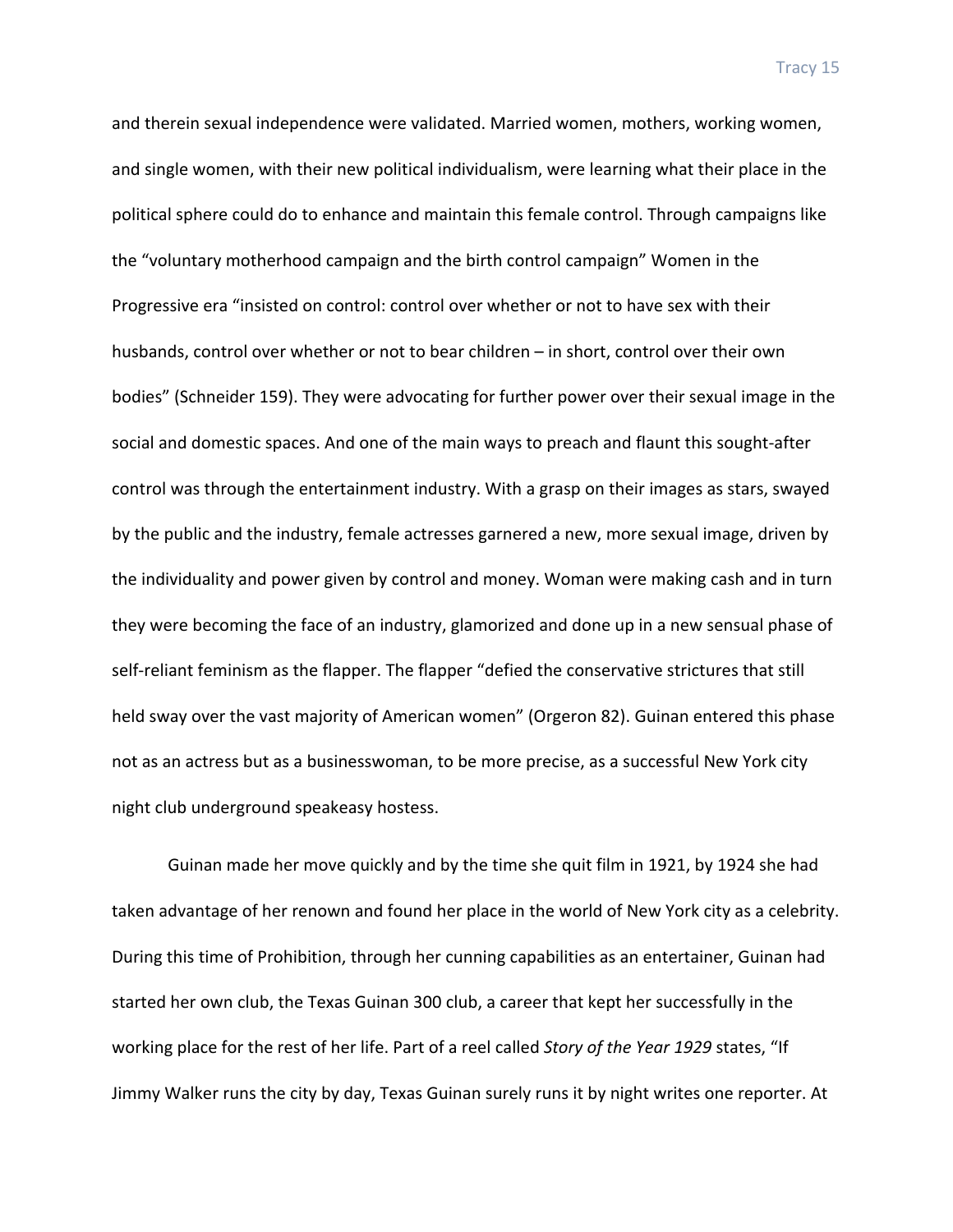Guinan's place it's 25\$ for a bottle of scotch, 2\$ for a pitcher of water. Says Tex, 'never give a Sucker an even break'" (MyFootage.com). She was running her club smart, where paying men were in need of alcohol, she was there to provide, for a price. And where paying men where in need of some entertainment, she was there to provide her Guinan girls, safely.

This new era of profited glamour held not only a price on alcohol, but just as profitably, a price on the female body and women knew this, using their newly embraced sexualities to take advantage. Sara Ross, in her analysis of actress Clara Bow states her flapper roles were "characters that [had] control over the revelation and concealment of the inner emotional states, making them more successfully manipulative. They used this self-control to their own advantage" (Ross 420). As an indication of 'flapperism' Ross suggests the rejection of selfconsciousness, to be profitable, flappers had to be confidant in a new way that removed their modesty. Something Guinan adopted in her new mode of dress and her loose tongue on stage. As this is still a working place though, and her career, she did have to hold some professionalism crossed with confidence, resulting in displays of awareness of her position. Even though she and her girls were commodities, it was their conscious right to do so and because of this Guinan provided a safe female-driven environment suitable for this economic exchange. It wasn't enough for woman to be simply aware of the advantage they held, they also had to be smart about in a way that demonstrated sultriness but also kept them safe. Guinan seemed to be aware of this as she was supporting not just herself, but other woman in the field of work that they chose to profit off. Guinan's little girls, or her cabaret troupe, that ranged from girls of 13 to 16, "became the children she never had. She taught them right from wrong in the world of show business, gave them such memorable advice as, 'Remember he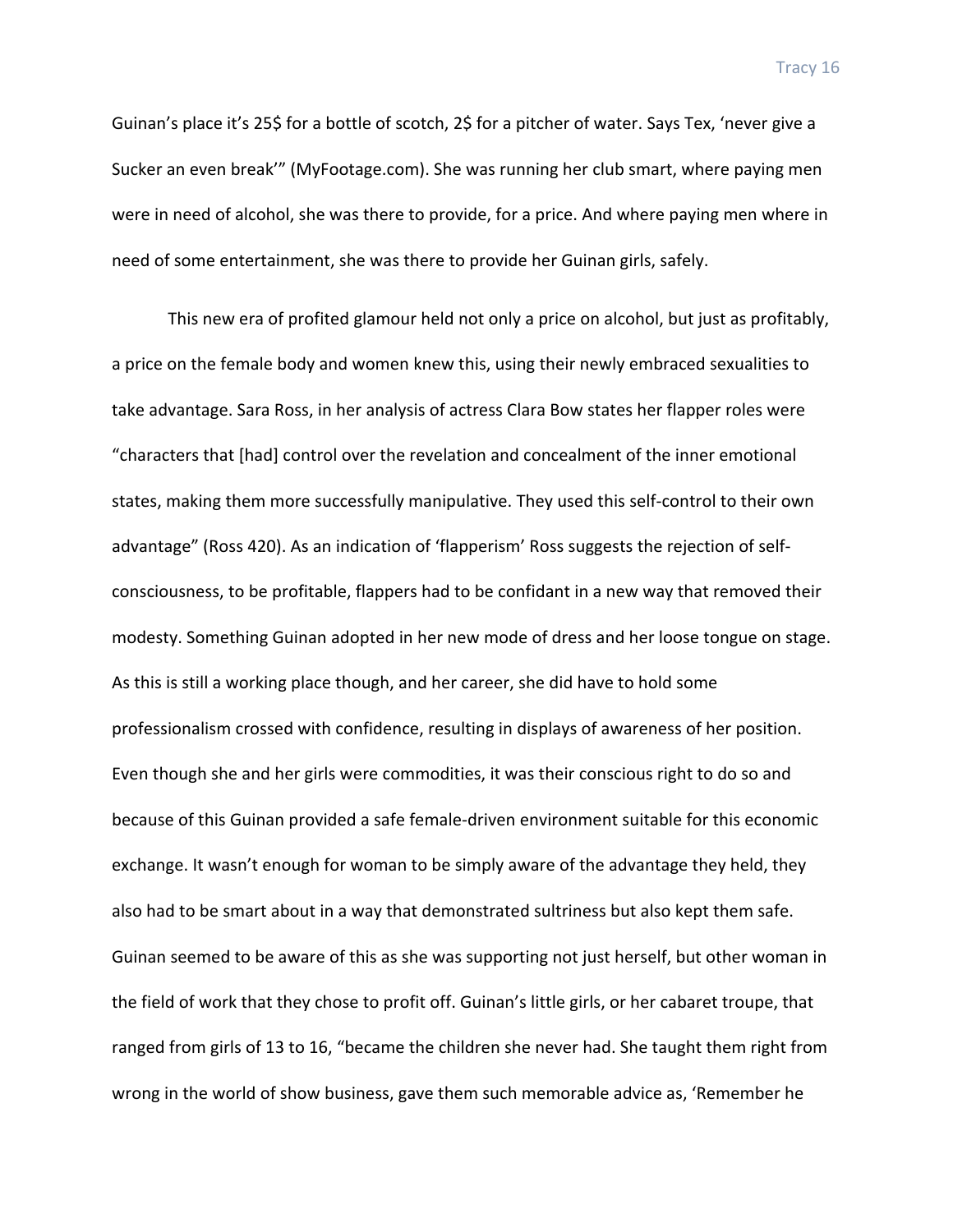may be all the world to his mother, but he is just a cover charge to you'" (Berliner 102). She didn't let them mingle with her guests and allowed their mothers to come to work with them. She allowed them the opportunity to be seen by producers that were out to make their careers. She protected them while also working to guarantee them a profitable future. As Berliner states, many of these girls came from poor backgrounds and becoming a commodity was possibly the only way for them to help provide for their families. Guinan stepped into to provide a place where they could be confidant in their body as a woman, profiting off of it, while also staying safe in an entertainment industry that was now being 'remasculinized'.

Similar to how women began using their femaleness to profit off of "Hollywoods" investment in stardom" (Stamp 165), Guinan and her girls were profiting off patrons through smart business tactics and the untouchable image of their femaleness. Being a flapper "participated in the construction of a public femininity that depended on women's active satisfaction of their desires, an ideal that encouraged women to participate in the public space as consumers as well as commodities" (Orgeron 88). Women had the choice of what they wanted their bodies to represent and by turning themselves into commodities they allowed themselves to hold a powerful place in the economic exchange as consumer and consumed, opening the feminist mindset to be something profitable. By embracing her sexuality and glamorizing her career, Guinan, like the flappers on and off screen, ended her contribution to the workspace as a businesswoman that changed her image for the last time as a liberated woman, passing the new feminism to the next generation of women..

# **Guinan and her Feminism**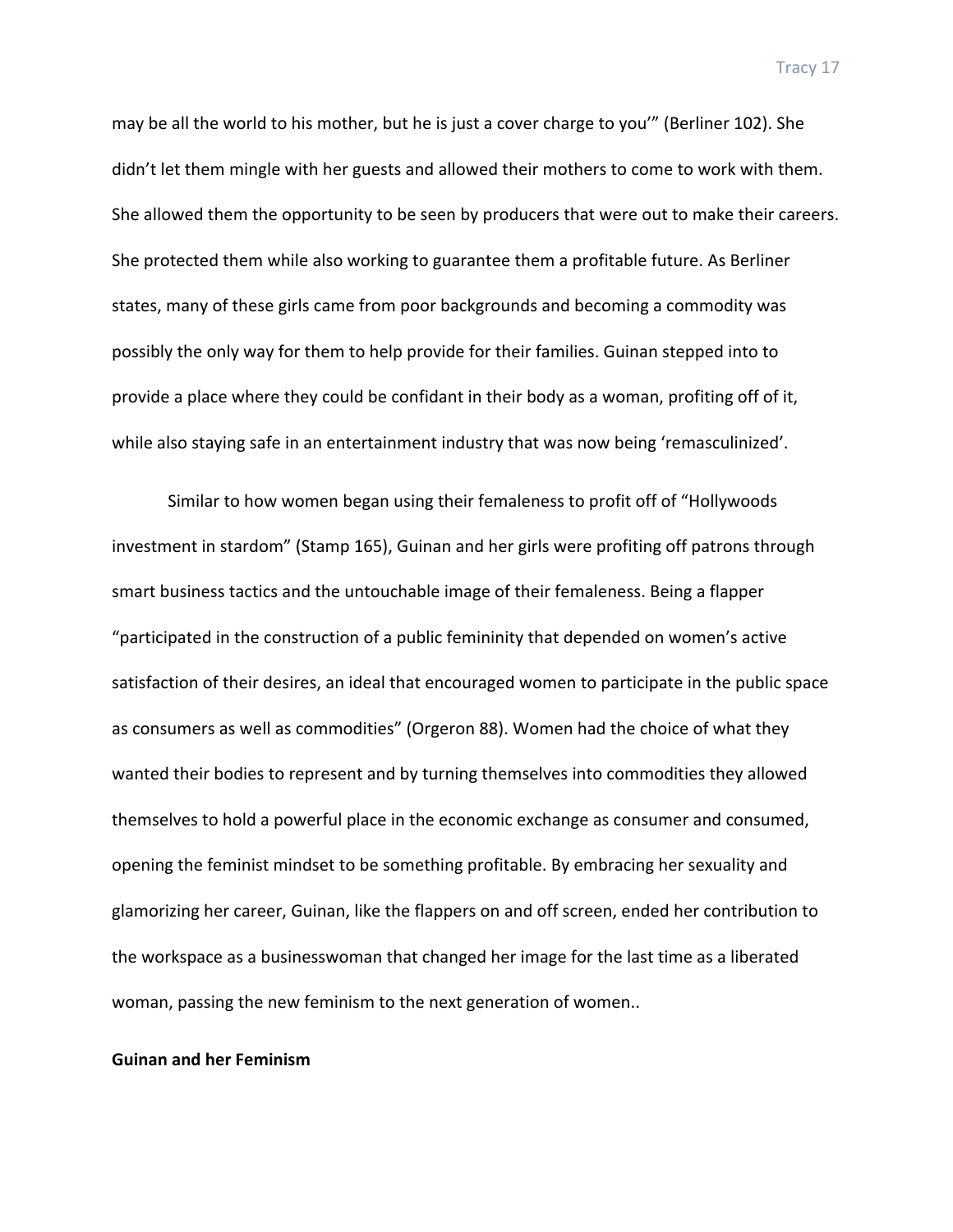Creating an accurate map of the changing values of feminism from early 1900 to the late 1920s, whether intentional or not Guinan appeared to find herself changing careers along with the progressing change of feminism throughout the early 20th century. As this was a venture that proved her continuously profitable, it can't be assumed she directly saw herself as a feminist. But, while she may have simply dawned the guise of feminism for profit, this exploitation did prove her to be a capable woman upholding a seemingly naturally personable and confidant quality to herself, leaning distinctly toward the stereotypically unfeminine. A woman that not only earned her own paycheck, but started her own businesses as well, a definition in the eyes of Mary Pickford that would've seen Texas Guinan as a woman's woman, an achievement of her sex (Hallett, 70). Feminists in the Progressive era asked that "women realize their individual ambitions, admit the importance of their sexuality, and experience  $-$  like men but as women  $-$  the pleasures and challenges that went along with both" (Hallett, 92). By not relying on men in a patriarchy, stepping up instead to take the spaces that men formerly governed distinctly as a woman, by definition of Hallett through the words of feminist proclaimed actress Olga Petrova and journalist Margaret Fuller, Texas Guinan could successfully be labeled a feminist during the changing times of the Progressive era.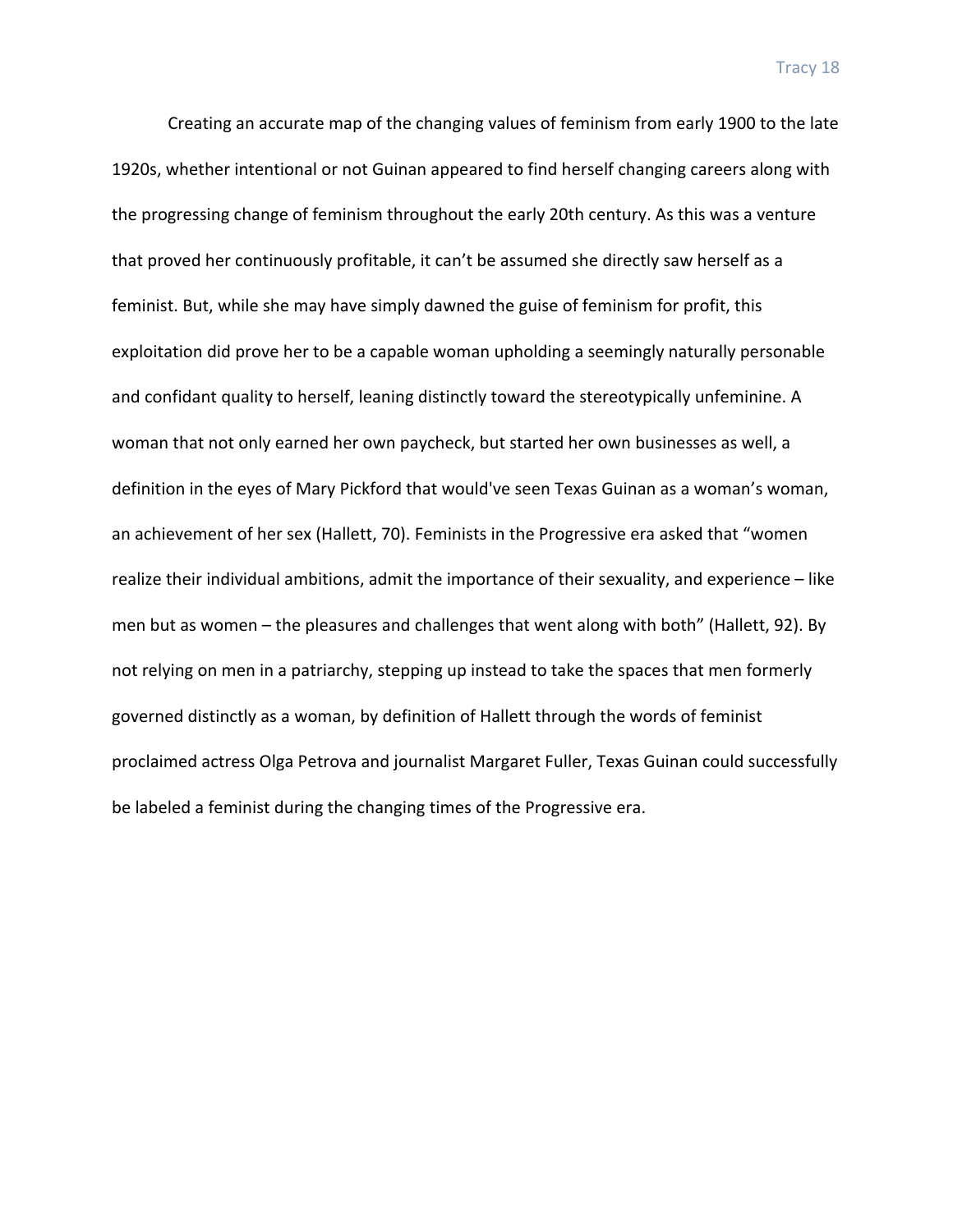# Works Cited

- Berliner, Louise. *Texas Guinan, Queen of the Night Clubs*. 1st ed., University of Texas Press, 1993.
- Chávez, Ernesto. "'Ramon Is Not One of These': Race and Sexuality in the Construction of Silent Film Actor Ramón Novarro's Star Image." Journal of the History of Sexuality, vol. 20, no. 3, 2011, pp. 520–44.
- DeCordova, Richard. Picture Personalities : the Emergence of the Star System in America. University of Illinois Press, 1990.
- Hallett, Hilary A. Go West, Young Women! : the Rise of Early Hollywood. University of California Press, 2013.
- Horak, Laura. Girls Will Be Boys: Cross-Dressed Women, Lesbians, and American Cinema, 1908-1934. Rutgers University Press, 2016.
- Mellencamp, Patricia. A Fine Romance--: Five Ages of Film Feminism. Temple University Press, 1995.
- Orgeron, Marsha. "Making 'It' in Hollywood: Clara Bow, Fandom, and Consumer Culture." Cinema Journal, vol. 42, no. 4, 2003, pp. 76-97.
- Ross, Sara. "'Good Little Bad Girls': Controversy and the Flapper Comedienne." Film History, 2001, pp. 409–423.